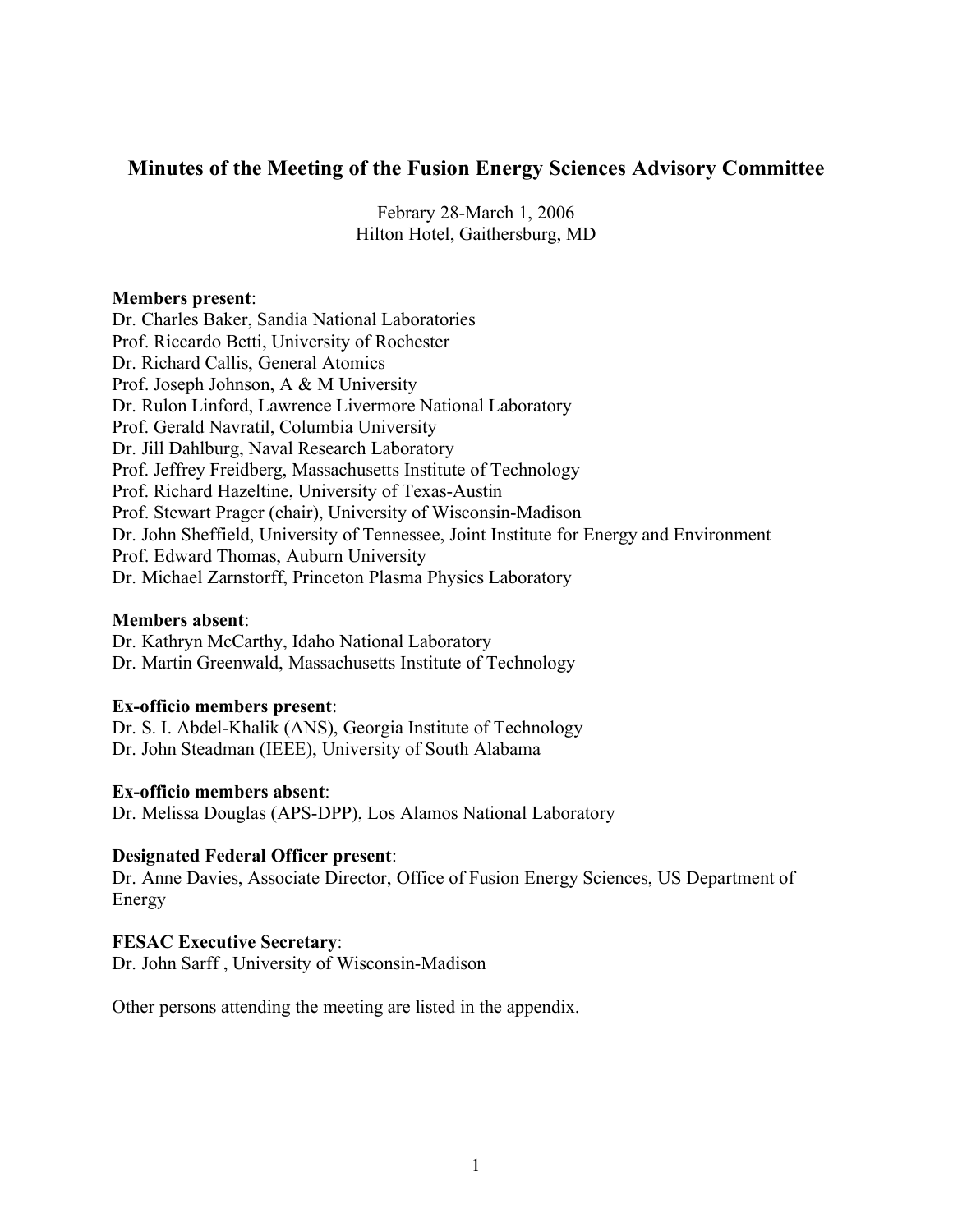### **Action items from the meeting:**

- 1. Convey to Dr. McCarthy FESAC's recommended changes to the COV report.
- 2. For the PART review, keep the ten year goals as written, but have Prof. Navratil's panel recommend new intermediate milestones based on recent Panel reports and iterate with DOE as necessary.
- 3. Establish a five member FESAC sub-committee to develop recommendations on how to address the new charge.
- 4. Schedule the next FESAC meeting for early June to hear an update from the BPO on the plan for US participation in ITER, and to discuss progress on the new charge.

### **1. Call to order, introduction of new members, and meeting logistics.**

Dr. Davies introduced Prof. Prager as the new chair of the FESAC, and the other members each introduced themselves. Prof. Prager outlined the meeting agenda and a change in the schedule.

### **2. Department of Energy perspective.**

Dr. Ray Orbach, Director of the Office of Science, announced that Dr. Anne Davies and Dr. Michael Roberts are retiring from their DOE-OFES positions in April. He thanked Dr. Davies for her many years of service, describing her an "elegant advocate" for the field. He said her work was critical in laying the groundwork for the future reflected in the President's budget. Dr. Orbach described Dr. Roberts as a "tireless advocate of fusion energy". He stated that ITER negotiations could not have gotten to this exciting point without Dr. Roberts' efforts, who was attending a negotiations meeting in Paris at the time of the FESAC meeting.

Dr. Orbach began his budget discussion by quoting President Bush from his Jan. 31 State of the Union message announcing the American Competitiveness Initiative. This initiative would double in ten years the combined budgets of DOE, NIST, and NSF. He emphasized that the sum of the three agencies' budgets would double, and that the distribution between them would depend on program performance and ability to deliver on the President's trust. Within DOE, the Office of Science receives the largest increase in the FY07 budget, while the total DOE budget remains flat. The increase is, in part, to correct for the decrease in FY06. Dr. Orbach strongly urged support for the President's budget, since this will be the starting point for the ten year initiative.

ITER remains DOE's number one facility priority. Dr. Orbach stated that even though the US is a 10% partner, our influence is much greater. If intervening steps go as planned, the ITER construction phase would formally begin July this year. Other facility priorities described by Dr. Orbach include high end computation (three separate facilities), the Linac Coherent Light Source, and the Spallation Neutron Source (SNS). The on-time, on-budget completion of SNS has bolstered the Office of Science's credibility for major facility construction.

*FESAC discussion*: Several members asked about the role of technology in the program, noting that support for technology research is decreasing. Dr. Orbach acknowledged and agreed on the importance of technology but stated that science must remain the priority, and in particular making ITER work. In a similar discussion on the balance between ITER construction and DOE's stewardship of plasma science, Dr. Orbach observed that the challenge of maintaining a strong domestic program while major facilities are located abroad is not particular to the fusion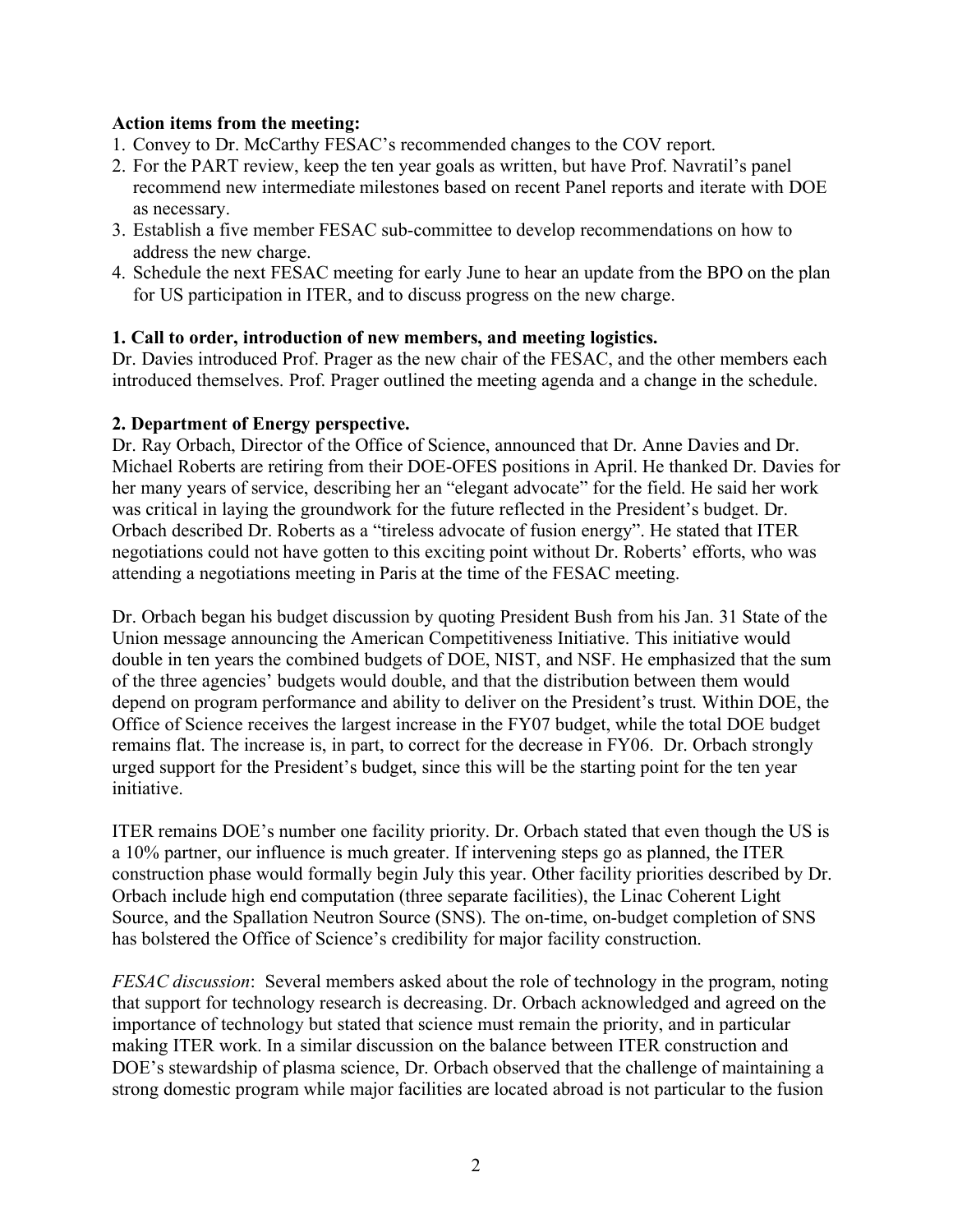program, with other areas such as nuclear and high energy physics research facing similar challenges. It was noted to Dr. Orbach that a larger investment is required if fusion energy science is to obtain an order of magnitude dominance, a goal for the Office of Science in key scientific fields. Dr. Orbach expects FESAC to provide critical guidance on these issues. On a question of the role of high energy density physics (HEDP) research in the Office of Science, Dr. Orbach notes that an inter-agency working group has been formed for HEDP research (under OSTP leadership).

### **3. Office of Fusion Energy Sciences perspective.**

While introducing Dr. Anne Davies, Deputy Director of the OFES, Prof. Prager noted that this will probably be her last appearance before FESAC. Dr. Davies has worked in the DOE for 32 years. The FESAC committee presented flowers to Dr. Davies in deep appreciation of her work and dedication to the fusion program.

Dr. Davies described the FY07 proposed budget for Fusion Energy Sciences, which increases from FY06 by \$31M. Over the FY06-07 period, FES funding is up 20%, comparing favorably with other programs, which increase 11%. Funding increases are proposed for ITER fabrication and R&D, major facility operation, and SciDAC funding for two new projects. Funding decreases are proposed for the concept exploration portion of the Innovative Confinement Concepts program, high energy density physics research, theory, the NCSX project, plasma technology, and fusion materials science research. The non-ITER portions of the program were reduced in response to the threat by Rep. Boehlert (R-NY) "to kill the ITER project if there was not an agreement by March that the domestic fusion program has to be scaled back to pay for ITER." Dr. Davies announced a new charge to FESAC to examine the evolution of the Fusion Energy Sciences program over the next decade.

*FESAC discussion*: Dr. Davies was asked why the proposed decrease in funding for high energy density physics is so large. She replied that partly this is because of a \$1M earmark in FY06, but mainly it reflects a priority for ITER support, in major facility operation and new SciDAC projects. Also, NIF and OMEGA provide substantial resources for the "physics" in HEDP. An OSTP-led inter-agency working group will be examining HEDP research, as noted by Dr. Orbach.

## **4. Office of Management and Budget perspective.**

Dr. Joel Parriott of OMB described the structure and process through which OMB makes decisions, emphasizing his role as a program examiner. He offered suggestions on how to make supporting arguments for the Fusion Energy Sciences program more compelling, for example, improving consensus reports. OMB reviews many reports, so executive summaries must be very good, and it must be easy to find content without reading the entire report. Typically workforce arguments are weak, but such arguments might become more important for the American Competitiveness Initiative. He discussed the proposed doubling of DOE, NIST, and NSF budgets under this initiative, emphasizing the doubling applies to the sum of the three agencies' budgets (as emphasized by Dr. Orbach). Dr. Parriott notes that conclusions from past reports on the fusion program are still valid, but OMB is still waiting for advice on the science with a prioritydriven strategy for the entire US program as a component of the larger international effort.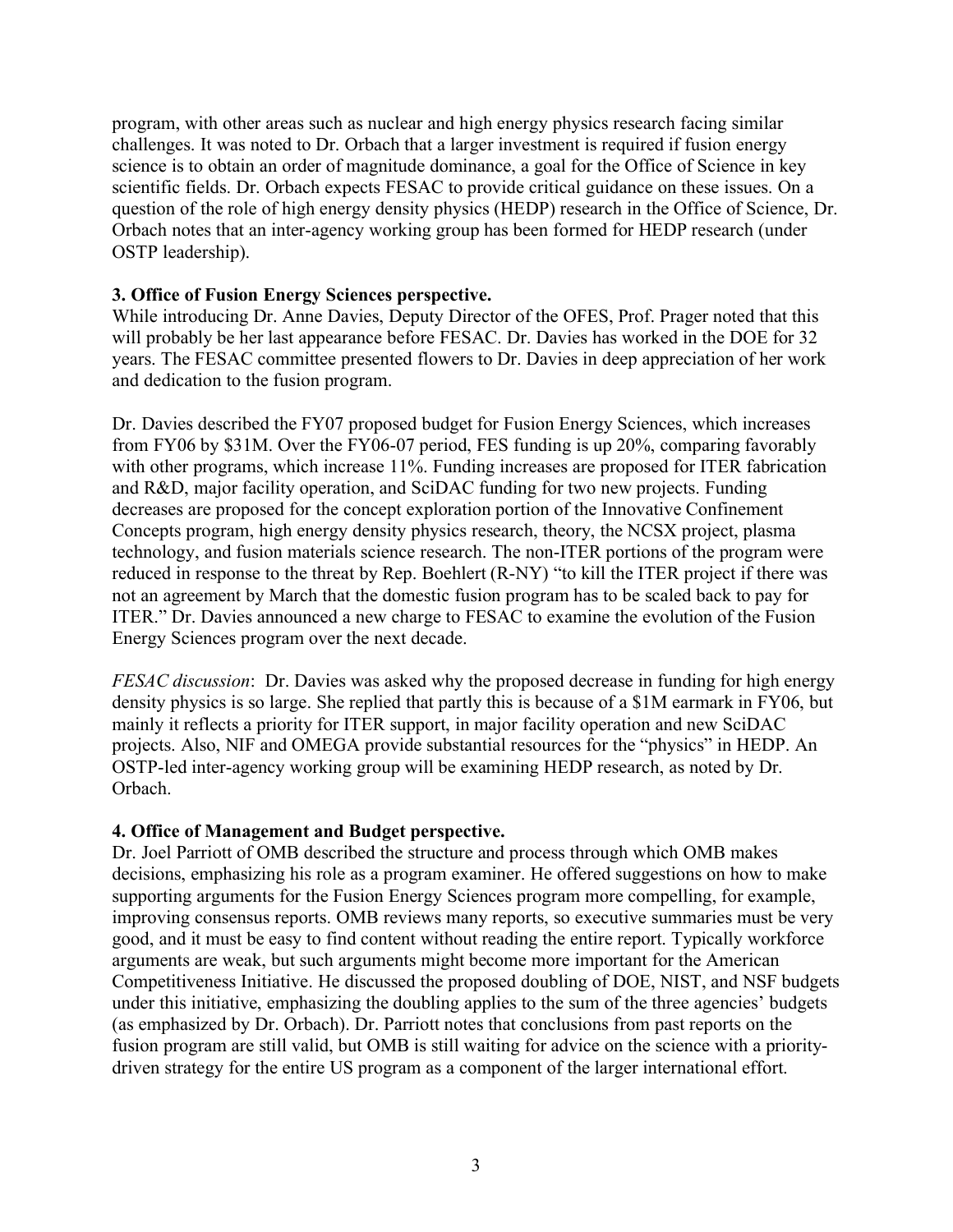*FESAC discussion*: Dr. Parriott was asked about OMB's view of the role of technology. He replied that what the fusion program calls "technology," others do not. There is a general worry about getting too far ahead on technology (relative to science), but technology in support of the existing program is acceptable. In regard to priority setting, an observation was offered that charges to the community often do not ask hard questions, and the community tends to get caught in the middle, especially since consensus tends to be at odds with priority setting. Dr. Parriott recommended that the process should strive to imagine what the ideal program should look like, then figure out how to move toward this goal from where things are today.

## **5. Committee of Visitors report on large facilities, diagnostics, and enabling R&D.**

Dr. David Gates (PPPL) presented findings from the third COV, which examined OFES management of the large facilities (DIII-D, NSTX, C-MOD, MST), diagnostic program, and enabling R&D program. The management of the NCSX project was not reviewed by this COV (or previous ones). This COV agrees with the recommendations of the previous two COVs, which examined management of the other program elements. They note evidence that many of the earlier COV recommendations have been implemented by OFES. They recommend that FESAC further consider two issues: (1) providing opportunities to young/new principal investigators and (2) the balance between competitive versus non-competitive processes, especially for collaborations on the large facilities.

*FESAC discussion*: Questions were asked regarding the COV's view of the competitive versus noncompetitive role in the effectiveness of the proposal review process and quality of the resulting research. Dr. Gates replied that the COV did not come to a conclusion on this point, despite significant discussion. Because of the number of proposals involved, it was difficult to quantify the difference in management approach. Other questions probed the effectiveness and value of the COV process generally. In particular, all three COVs struggled to answer whether or not improved management would improve the quality of research or view of the program, for example its international standing. However, Dr. Davies commented that the COV process has certainly been valuable, for example motivating improved documentation of funding decisions. These decisions are not simple, involving, for example, concerns for program balance. Dr. Davies described the establishment of a noncompetitive process used for DIII-D collaboration as a "shotgun marriage," whereas the competitive process used by NSTX was set by design at the outset of the project. She acknowledged that portions of the COV charge regarding evaluation of program effectiveness and international standing were probably beyond the intended scope of the COV review.

#### **6. Introduction and discussion of the new charge to FESAC.**

Prof. Prager described a new charge to examine the evolution of the Fusion Energy Sciences program over the next decade. Two possible approaches to answering the charge are formation of a small panel, with hearings from the community, or a Snowmass-like approach. The final report is due Feb. 2007. A FESAC sub-committee of about five members will be charged to recommend the best approach.

*FESAC discussion*: Several members were alarmed that the charge seems to imply that the US should be sending people overseas to new large facilities in favor of strengthening the domestic program. Others note that collaboration on facilities abroad is an opportunity, and the program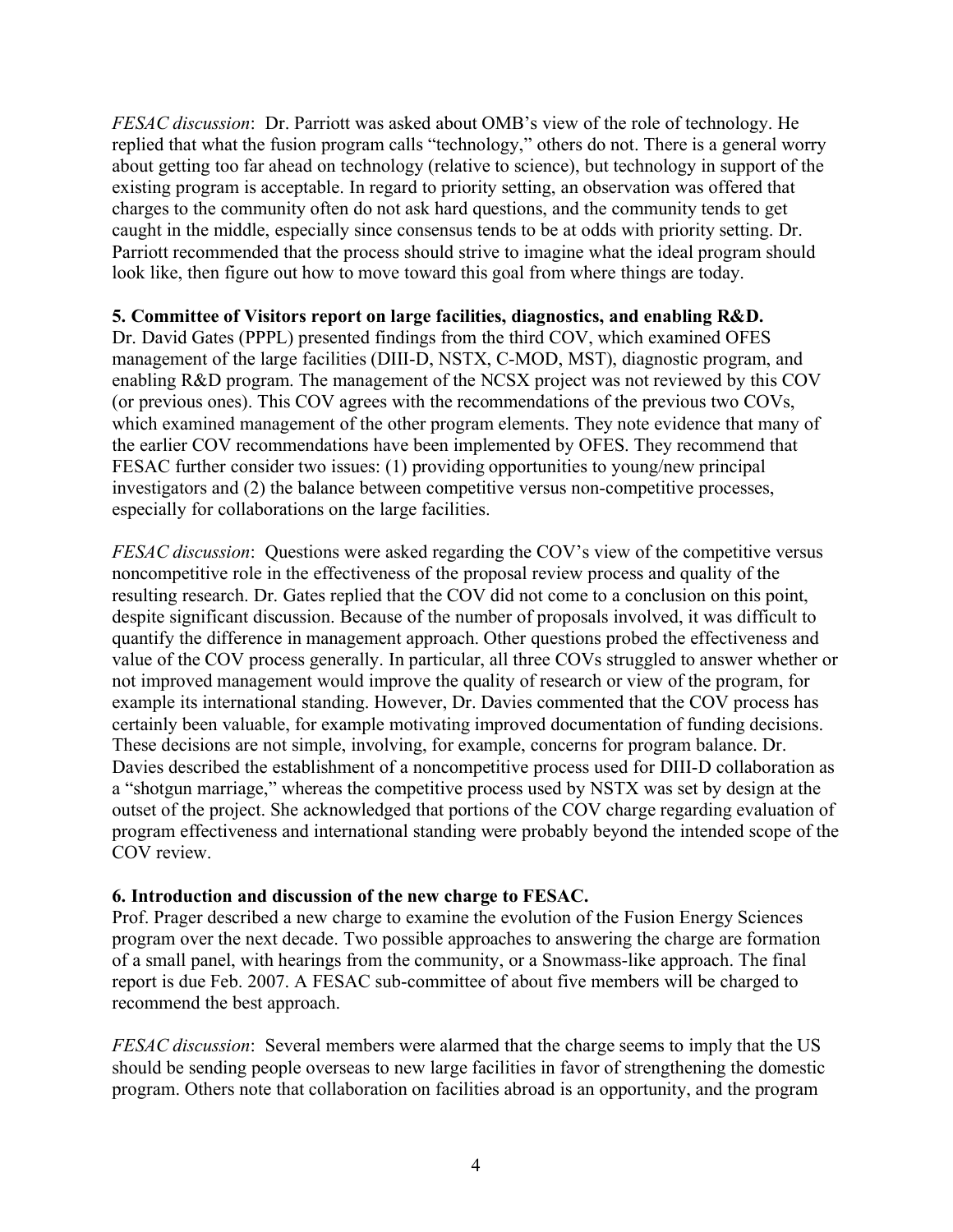should not feel threatened. Also, other programs, e.g., high energy physics, cope with large facilities abroad, so the issue is not unique to fusion research, and the questions in the charge are legitimate. Because the charge implies international partnering, diplomacy will be essential. Will the international community agree with the US's view of opportunities? Dr. Davies notes that part of the charge is to consider reconfiguring existing facilities, and the community is free to propose any possibility within budget constraints. But it is unlikely that funds will be available for a large new facility in the US. The committee agrees that a careful approach to answering the charge is required, and therefore a FESAC sub-committee will be appointed to recommend the best approach.

### **7. Panel report on program's progress toward achieving PART measures.**

Prof. Navratil described the status of the charge to review and rate the fusion program's progress toward achieving the long term Program Assessment Rating Tool (PART) goals. The high level ten year goals established for PART are acceptable, but the intermediate milestones need revision. A panel for this assessment has been formed, chaired by Prof. Navratil, but the timing and delay in the reforming of FESAC prevented receiving guidance on how to proceed until now. FESAC recommends that Navratil's panel suggest to DOE improved intermediate milestones based on recent Panel reports and iterate with them to ensure the milestones are appropriate for the PART goals. Dr. Davies notes that it is important to take this effort seriously, since a section in the budget includes program ratings, which can couple to funding levels.

## **8. Public comments (five presenters).**

Prof. Steve Knowlton (Auburn Univ.), representing the University Fusion Association, described a UFA position letter on the FY07 budget. He thanked Secretary Bodman and Dr. Orbach for their leadership in achieving the proposed budget increase for the fusion program. The UFA strongly supports US participation in ITER. However, the budget includes 8% cuts to the Innovative Confinement Concepts program and theory program, which have especially large university participation. Prof. Knowlton described these as diverse programs, involving the training of 70-80 graduate students. The proposed cuts would result in a reduced number of graduate students involved in fusion research.

Dr. Stan Milora (ORNL/VLT) presented his concern that the budget for the base program in enabling R&D has eroded considerably since FY03. The enabling R&D base program contributed to ITER R&D in FY06, some of which was not returned. The proposed cuts in the FY07 budget will significantly reduce materials science and ICH R&D, plus eliminate magnet and gyrotron R&D. On the longer term, R&D from ITER will end in four years. He urged that the technology program contributions will need to be restored. He also noted that the technology community (VLT) was involved early in ITER and led planning of six of the US in-kind hardware contributions.

Dr. Ron Stambaugh (General Atomics) argued that the US has the best scientific facilities for doing fusion plasma science, citing US leadership in kink mode control, neoclassical tearing mode control, ELM control, and turbulence control via sheared flows. He noted that the international tokamak heating and current drive database for 100% non-inductive current drive with ITER's fusion power gain factor for steady-state operation is entirely DIII-D data. He would welcome any international arrangement that increased the ability of foreign scientists to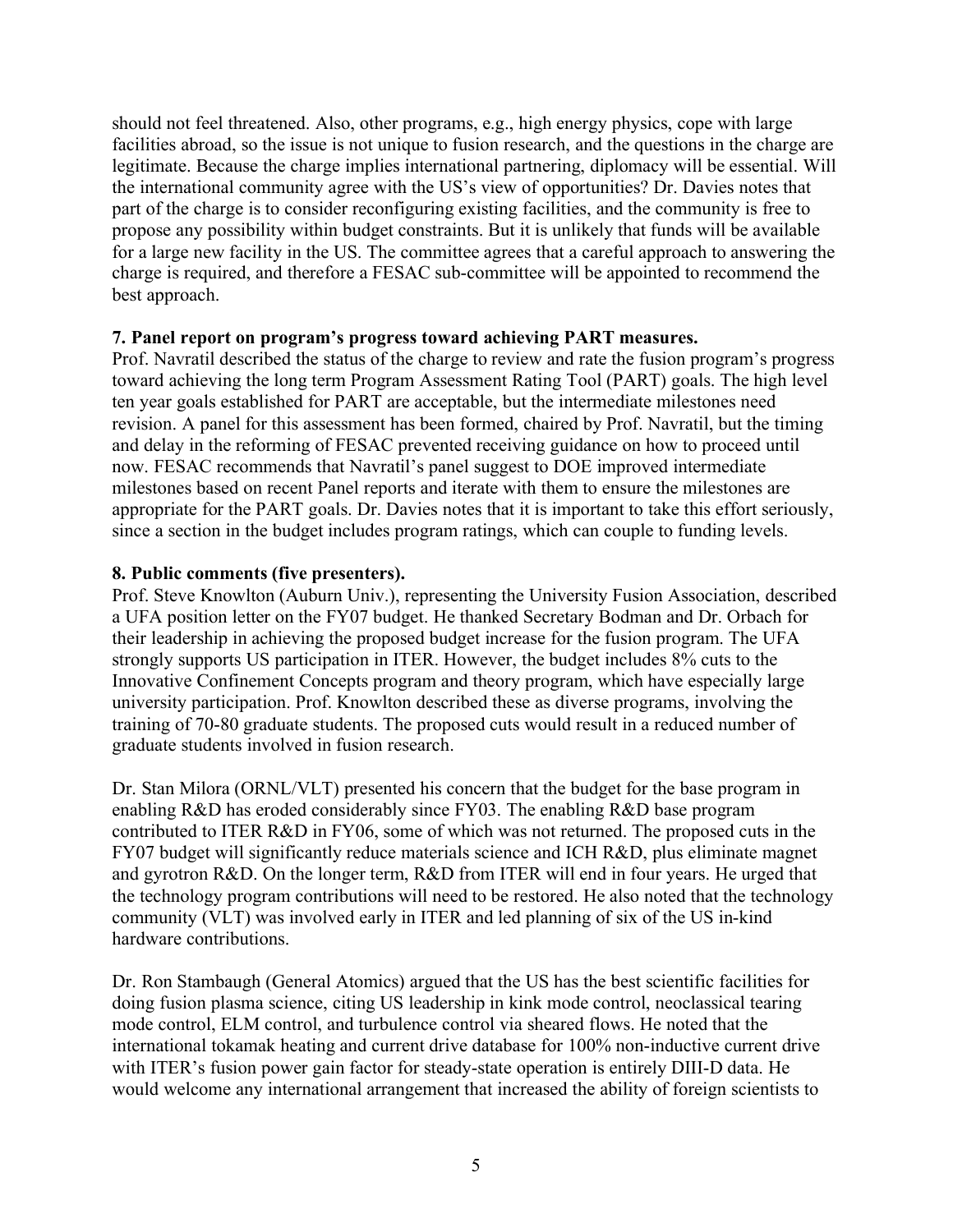do experiments on US facilities. Asked to what degree the US major facilities are "user facilities," Dr. Stambaugh replied that 515 researchers are involved in the DIII-D research program.

Prof. Miklos Porkolab (MIT) addressed the perception that DOE's new charge implies that US participation on the new superconducting-magnet tokamak facilities abroad might replace operating our existing copper-magnet major facilities. The most important asset of a superconducting magnet tokamak is pulse length, but the science requirements, set by the L/R time for example, are attainable with the existing copper-magnet facilities. A record plasma pressure of 1.8 atmospheres has been obtained in C-MOD, record beta values in DIII-D and NSTX, and reactor-relevant non-inductive sustainment in DIII-D. Prof. Porkolab urges an indepth study of the charge, with broad community participation.

Prof. Rob Goldston (PPPL) showed a graph of the projected budgets for fusion energy research over the next ten years. The budget was broken into two parts. The base program was illustrated to increase steadily at the rate of inflation. The part for ITER construction peaks then rolls off. The sum of these has a maximum of roughly \$0.5B. He emphasized the research opportunity represented in the ITER roll-off if the budget can be maintained at its maximum value, which is not far from the recommendations for the 35 year fusion development plan.

First day meeting ended at 5:45 PM Second day meeting started at 8:30 AM

### **9. Report on ITER negotiations and status of agreement.**

Mr. Warren Marton, US ITER Program Manager, described the status of ITER negotiations. He reported that following the Feb. 7-11 meeting in Barcelona, there are no remaining technical level issues with the Joint Implementation Agreement. At the time of this FESAC meeting, ITER parties are meeting in Paris to negotiate Privileges and Immunities (PI). However, the US provision for PI will be through the congressionally established International Organizations Immunities Act. The steps remaining to the signing and ratification of ITER agreements were outlined. The ITER Director General nominee, Kaname Ikeda, is about to take his position full time, and the Principal Deputy General nominee is soon to be named (who will be a European Union candidate). The US is currently seeking candidates for the eight Deputy Directors General positions. The US ITER project office has been relocated from PPPL to ORNL to maximize ORNL's project management and procurement expertise, as demonstrated on the Spallation Neutron Source project.

## **10. Status of US ITER project.**

Dr. Ned Sautoff, US ITER Project Manager, described the status of the ITER project. As a result of India joining ITER, the procurement allocations were refined. This was accomplished in a fashion to simplify inter-party interfaces and reduce multi-party duplication. For example, the US will now wind all seven of the central solenoid magnets, but Japan will provide all of the conductor. The US picks up 8% of the toroidal field magnet conductor to maintain a presence in superconducting materials. The US will no longer provide a share of the ICRH antenna nor the power supplies for electron cyclotron systems, but we will provide the transmission lines for both ICRH and EC systems. The US share of the blanket modules increases from 10% to 20%. A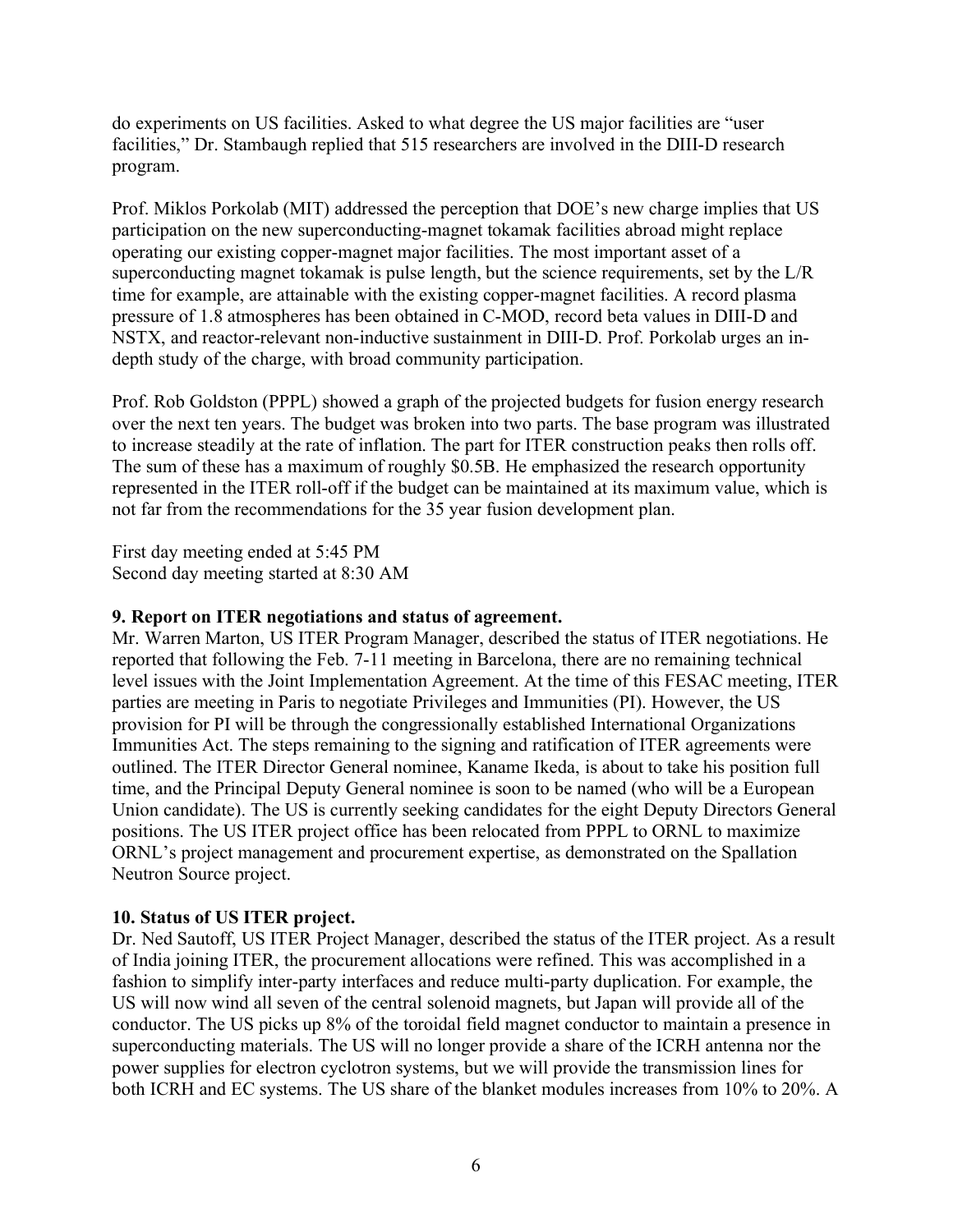Lehman mini-review of cost estimates was conducted in February following the setting of a new budget cap of \$1.122B for ITER construction, including \$60M for central reserve and allowance for a one-year project delay. Draft position descriptions for eight Deputy Director Generals were shown. The US will offer candidates for these positions. Staffing of the US ITER Project Office is mostly complete. To facilitate connections to other organizations, the Chief Scientist will be Prof. Ray Fonck (also Director of the US Burning Plasma Organization) and the Chief Technologist will be Dr. Stan Milora (also Director of the Virtual Laboratory in Technology).

## **11. Burning Plasma Organization discussion of approach to preparing a plan for US participation in ITER.**

Prof. Ray Fonck provided an update on the US Burning Plasma Organization. Community input gathered through visits to many institutions and discussions at technical meetings guided the formation of the BPO organizational structure. A workshop was held last Dec. at ORNL to discuss what the US should be doing to understand and resolve issues for successful burning plasma experiments in ITER. This workshop was a first step, not intended to resolve all the questions. The organization is progressing with the formation of working groups and a governing council. An urgent BPO task is to develop a plan for US participation in ITER required by the Energy Policy Act of July, 2005, at the request of OFES. This is to be done in consultation with FESAC. Prof. Fonck outlined the structure of the planned report, which will be developed by a BPO task group, drawing on many relevant community studies. The deadline for the report is June 30, 2006.

*FESAC discussion*: The meaning of "in consultation with the FESAC" was discussed regarding the charge to the BPO to develop a plan for US participation in ITER. Dr. Davies explained this will not be an official FESAC report, but that DOE requests FESAC comment on the plan. In order for this to happen, the next FESAC meeting will need to be held in early June, ahead of the June 30 deadline.

# **12. Status of the National Ignition Facility project.**

Dr. Allan Hauer, Director, Office of Inertial Confinement Fusion, NNSA, described the status of the US National Inertial Fusion Program. The National Ignition Facility is 85% complete, and commissioning is scheduled for 2009, with ignition experiments expected in 2010. Already 400 experiments have been performed using the completed first bundle. A National Ignition Plan (experimental strategy) has been developed, involving five laboratories and others. The OMEGA facility is being upgraded for petawatt capability (OMEGA EP) to be used for fast ignition studies. The Z pinch at Sandia National Laboratories is being upgraded (ZR project) for higher current, twice the diagnostic access, and twice the shot rate capability. The Z-Beamlet laser is being upgraded to petawatt power capability (Z-Petawatt), to be used as a backlighter and for integrated fast ignition experiments with ZR. The inter-agency working group on high energy density physics, led by OSTP, has met several times to date.

## **13. Preparation of the letter transmitting the COV report to DOE.**

Prof. Prager presented a draft of the letter transmitting the COV report to DOE, which was edited by the committee. Since FESAC sees no large need to take up the two issues as recommended by the COV (see 5 above), the COV will be asked to delete this recommendation from their report. Dr. Davies offered that DOE would consider establishing a young investigator solicitation on